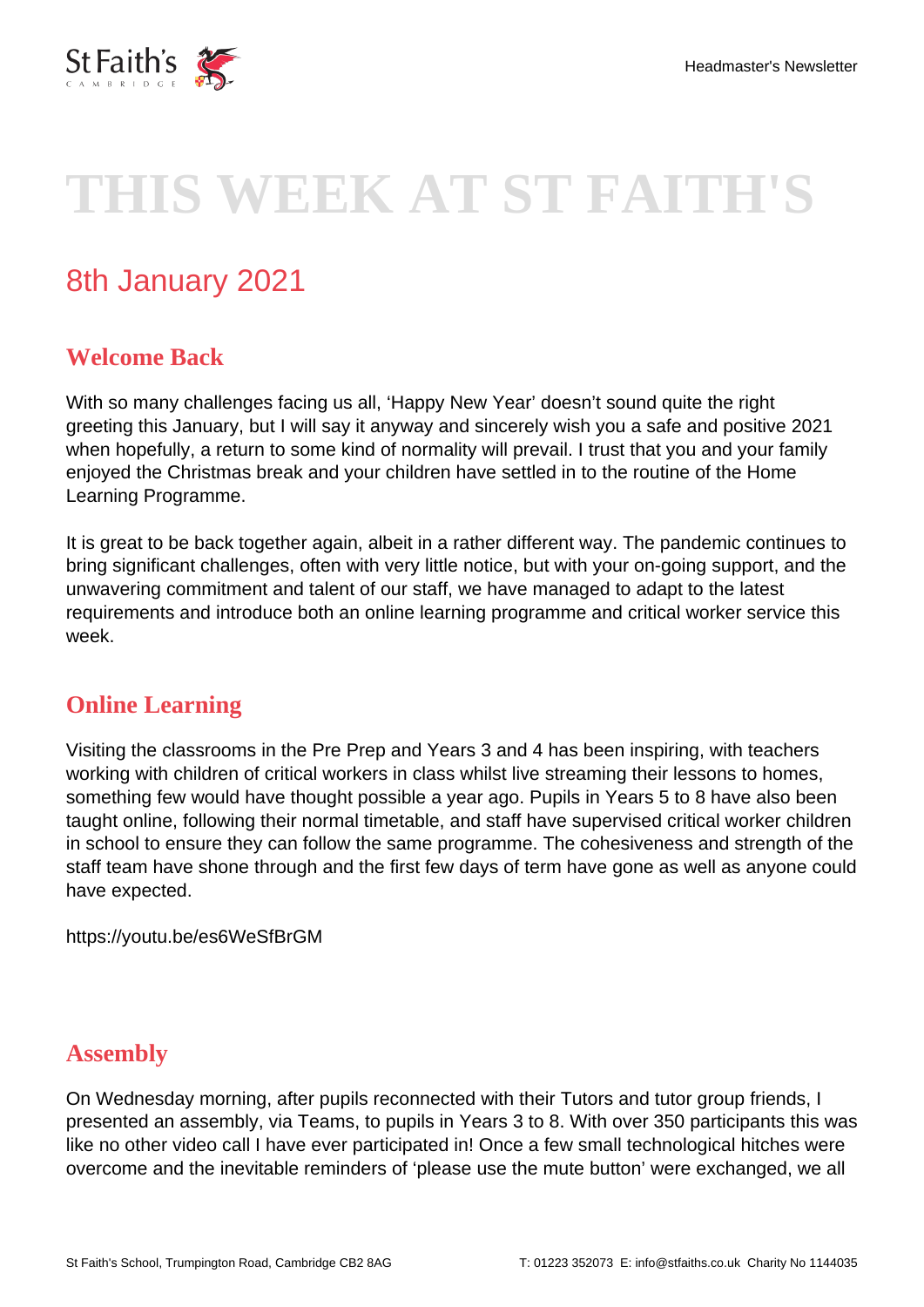

fell into our stride as I asked pupils to recognise a series of well-known doors and gates, both within the school and from public buildings and movies. I explained that the start of a new year is like standing before an unopened door - we don't know what is yet to come. As we stood in front of the door last year, we certainly couldn't have predicted what would happen in 2020.



I moved on to talk about the Queen's Christmas message, particularly her reflections of 2020 and her focus on community spirit and kindness being more important now than ever. She paid a specific tribute to the kindness of young people last year and I was able to highlight the extensive outreach and charity work of our own children, including the making and distribution of hundreds of Christmas cards to elderly people in Cambridge who spent Christmas on their own. In the past week, Miss Kennerley (Head of Outreach) and I have received several messages of thanks for these cards including this one from a lady called Anthea: 'Dear Head Teacher, I was the fortunate recipient of one of the Christmas cards distributed by Age UK to older folk. Please thank all the children, particularly Matilda who made my card, and express my joy that I was chosen. Christmas is for giving and your children certainly did that.'

Kindness, community spirit and outreach activities will continue to be a focus over the coming months.

## **And Finally…**

Whilst there have been relatively few technical issues this week, we expect a few minor bumps as the online systems settle down and everyone becomes accustomed to the new ways of